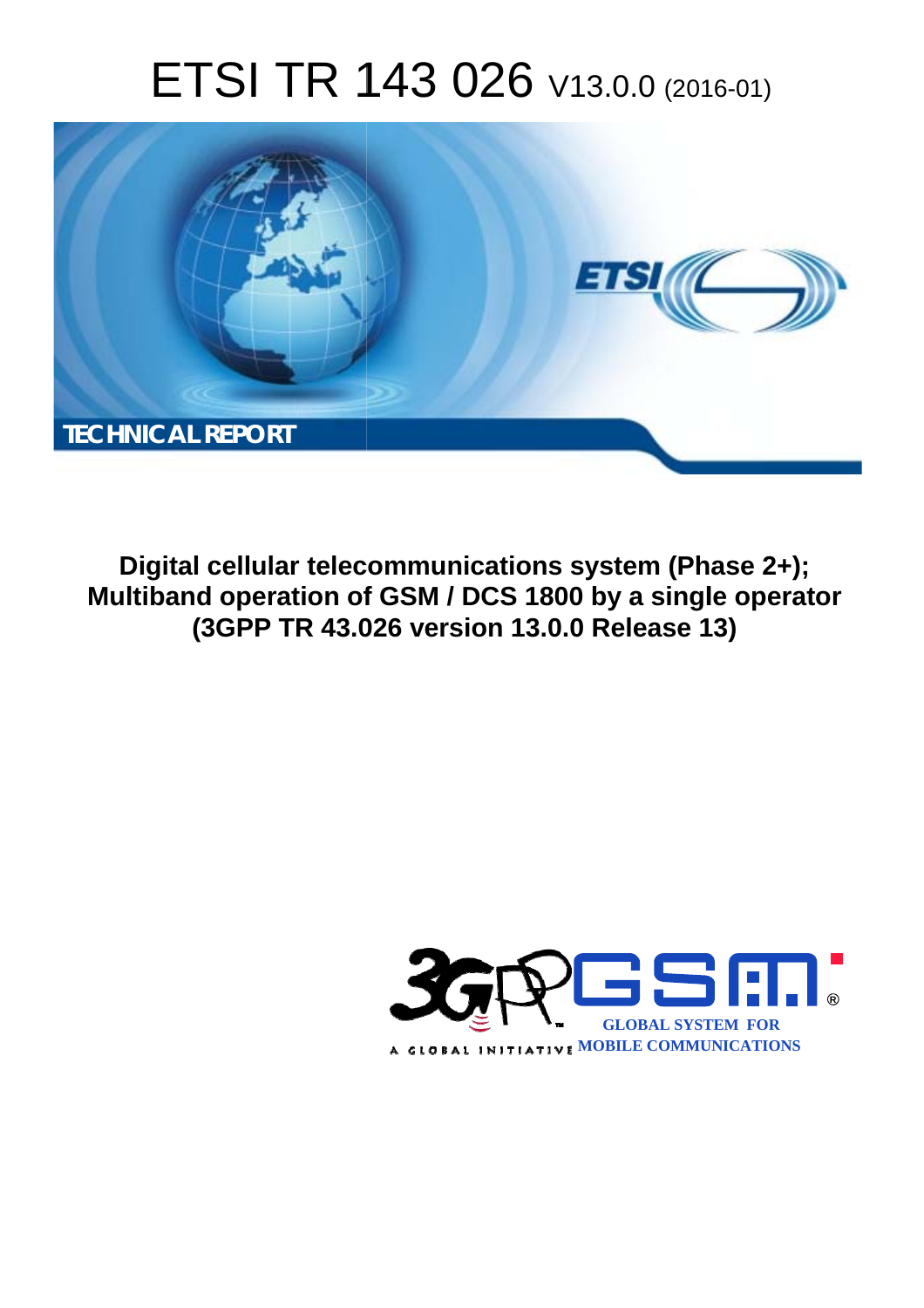Reference RTR/TSGG-0143026vd00

> Keywords **GSM**

#### *ETSI*

#### 650 Route des Lucioles F-06921 Sophia Antipolis Cedex - FRANCE

Tel.: +33 4 92 94 42 00 Fax: +33 4 93 65 47 16

Siret N° 348 623 562 00017 - NAF 742 C Association à but non lucratif enregistrée à la Sous-Préfecture de Grasse (06) N° 7803/88

#### *Important notice*

The present document can be downloaded from: <http://www.etsi.org/standards-search>

The present document may be made available in electronic versions and/or in print. The content of any electronic and/or print versions of the present document shall not be modified without the prior written authorization of ETSI. In case of any existing or perceived difference in contents between such versions and/or in print, the only prevailing document is the print of the Portable Document Format (PDF) version kept on a specific network drive within ETSI Secretariat.

Users of the present document should be aware that the document may be subject to revision or change of status. Information on the current status of this and other ETSI documents is available at <http://portal.etsi.org/tb/status/status.asp>

If you find errors in the present document, please send your comment to one of the following services: <https://portal.etsi.org/People/CommiteeSupportStaff.aspx>

#### *Copyright Notification*

No part may be reproduced or utilized in any form or by any means, electronic or mechanical, including photocopying and microfilm except as authorized by written permission of ETSI.

The content of the PDF version shall not be modified without the written authorization of ETSI. The copyright and the foregoing restriction extend to reproduction in all media.

> © European Telecommunications Standards Institute 2016. All rights reserved.

**DECT**TM, **PLUGTESTS**TM, **UMTS**TM and the ETSI logo are Trade Marks of ETSI registered for the benefit of its Members. **3GPP**TM and **LTE**™ are Trade Marks of ETSI registered for the benefit of its Members and of the 3GPP Organizational Partners.

**GSM**® and the GSM logo are Trade Marks registered and owned by the GSM Association.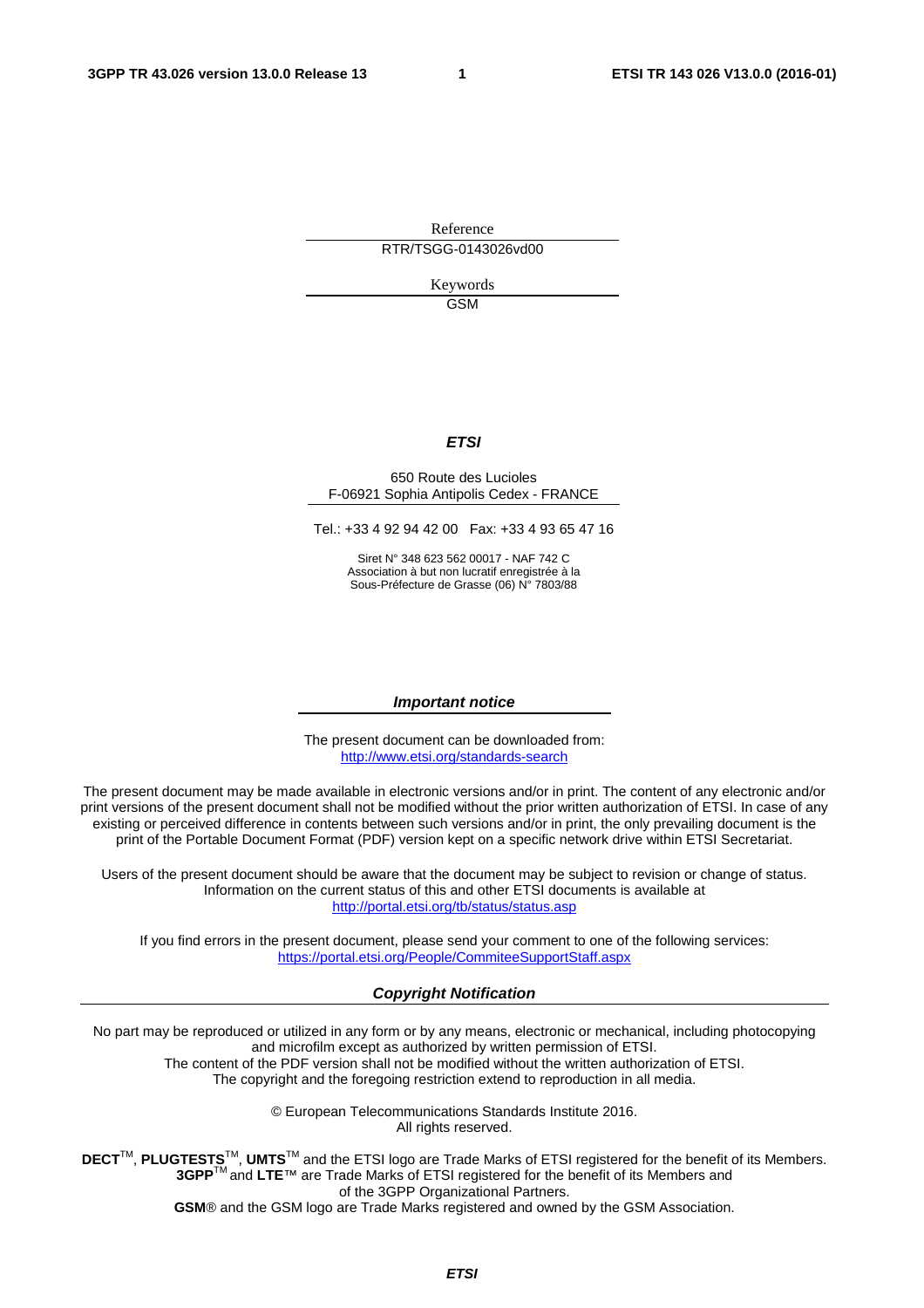# Intellectual Property Rights

IPRs essential or potentially essential to the present document may have been declared to ETSI. The information pertaining to these essential IPRs, if any, is publicly available for **ETSI members and non-members**, and can be found in ETSI SR 000 314: *"Intellectual Property Rights (IPRs); Essential, or potentially Essential, IPRs notified to ETSI in respect of ETSI standards"*, which is available from the ETSI Secretariat. Latest updates are available on the ETSI Web server [\(https://ipr.etsi.org/](https://ipr.etsi.org/)).

Pursuant to the ETSI IPR Policy, no investigation, including IPR searches, has been carried out by ETSI. No guarantee can be given as to the existence of other IPRs not referenced in ETSI SR 000 314 (or the updates on the ETSI Web server) which are, or may be, or may become, essential to the present document.

# Foreword

This Technical Report (TR) has been produced by ETSI 3rd Generation Partnership Project (3GPP).

The present document may refer to technical specifications or reports using their 3GPP identities, UMTS identities or GSM identities. These should be interpreted as being references to the corresponding ETSI deliverables.

The cross reference between GSM, UMTS, 3GPP and ETSI identities can be found under [http://webapp.etsi.org/key/queryform.asp.](http://webapp.etsi.org/key/queryform.asp)

# Modal verbs terminology

In the present document "**shall**", "**shall not**", "**should**", "**should not**", "**may**", "**need not**", "**will**", "**will not**", "**can**" and "**cannot**" are to be interpreted as described in clause 3.2 of the [ETSI Drafting Rules](http://portal.etsi.org/Help/editHelp!/Howtostart/ETSIDraftingRules.aspx) (Verbal forms for the expression of provisions).

"**must**" and "**must not**" are **NOT** allowed in ETSI deliverables except when used in direct citation.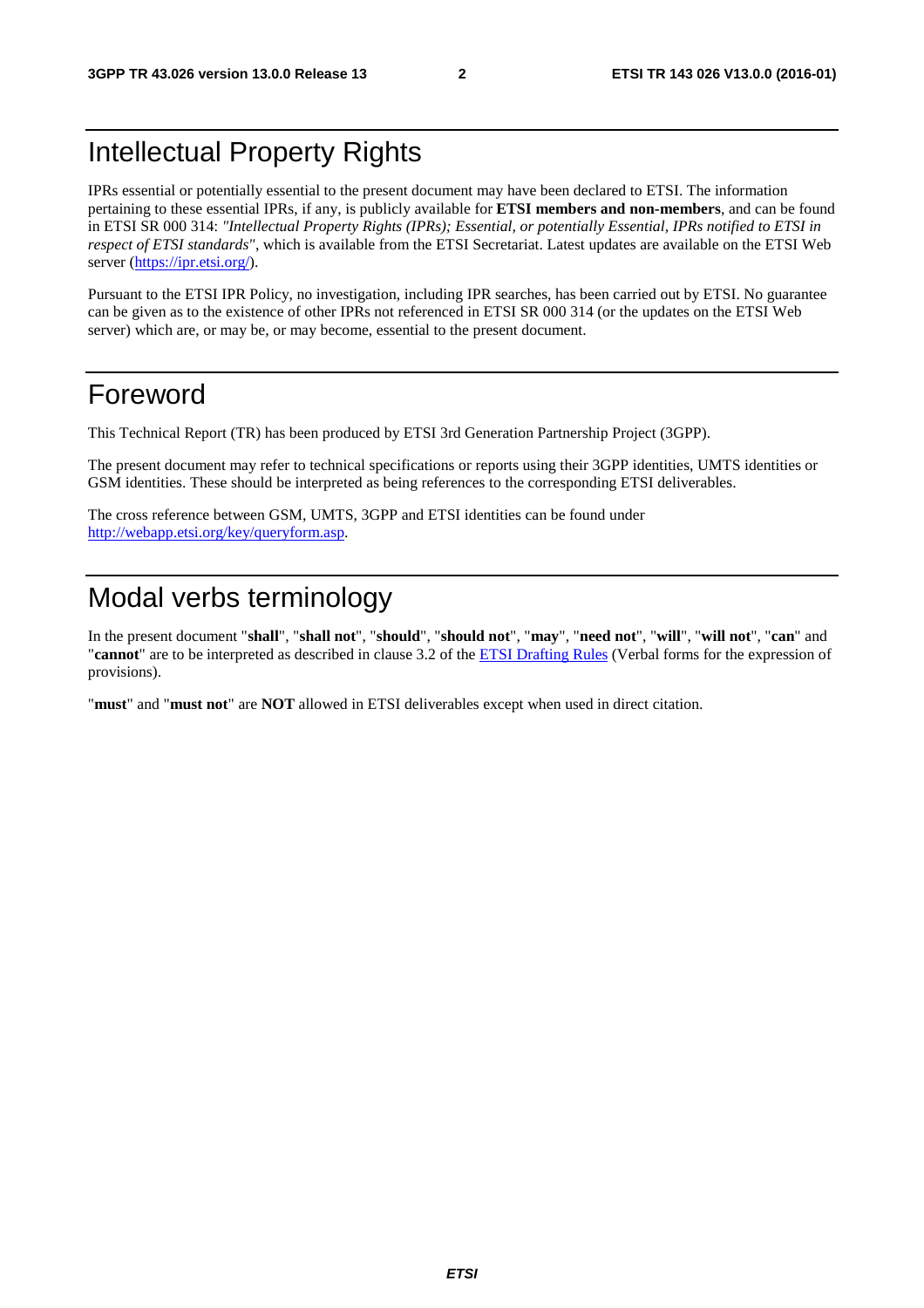$\mathbf{3}$ 

# Contents

| 1<br>1.1<br>1.2                                          |                                                                                     |  |  |  |  |  |
|----------------------------------------------------------|-------------------------------------------------------------------------------------|--|--|--|--|--|
| 2<br>2.1<br>2.2<br>2.3<br>2.4<br>2.5                     |                                                                                     |  |  |  |  |  |
| 3<br>3.1<br>3.2<br>3.3<br>3.4                            |                                                                                     |  |  |  |  |  |
| 4<br>4.1<br>4 1 1<br>4.1.2<br>4.1.3<br>4.2<br>4.3<br>4.4 |                                                                                     |  |  |  |  |  |
| 5<br>5.1<br>5.2<br>5.3                                   |                                                                                     |  |  |  |  |  |
| 6<br>6.1<br>6.1.1<br>6.1.2<br>6.2<br>6.2.1<br>6.2.2      |                                                                                     |  |  |  |  |  |
| 6.3<br>6.3.1<br>6.3.2                                    |                                                                                     |  |  |  |  |  |
| Annex A:                                                 |                                                                                     |  |  |  |  |  |
| A.1                                                      |                                                                                     |  |  |  |  |  |
| A.2<br>A.3                                               | Proposed for WI "Technical enhancements" and required by WI "Multiband operation"11 |  |  |  |  |  |
| A.4                                                      |                                                                                     |  |  |  |  |  |
| A.5                                                      |                                                                                     |  |  |  |  |  |
| <b>Annex B:</b>                                          |                                                                                     |  |  |  |  |  |
|                                                          |                                                                                     |  |  |  |  |  |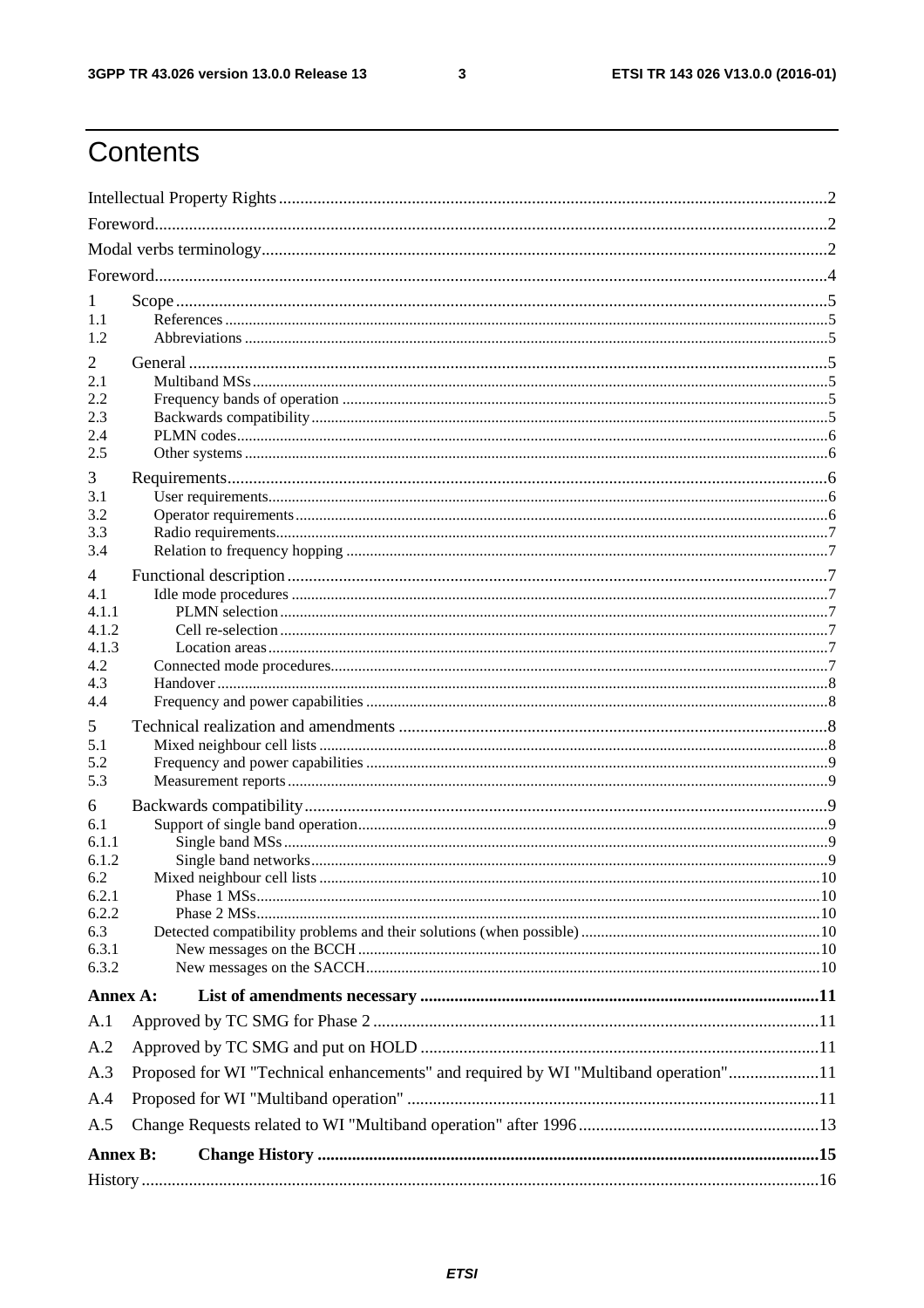# Foreword

This Technical Specification has been produced by the 3<sup>rd</sup> Generation Partnership Project (3GPP).

The contents of the present document are subject to continuing work within the TSG and may change following formal TSG approval. Should the TSG modify the contents of the present document, it will be re-released by the TSG with an identifying change of release date and an increase in version number as follows:

Version x.y.z

where:

- x the first digit:
	- 1 presented to TSG for information;
	- 2 presented to TSG for approval;
	- 3 or greater indicates TSG approved document under change control.
- y the second digit is incremented for all changes of substance, i.e. technical enhancements, corrections, updates, etc.
- z the third digit is incremented when editorial only changes have been incorporated in the document.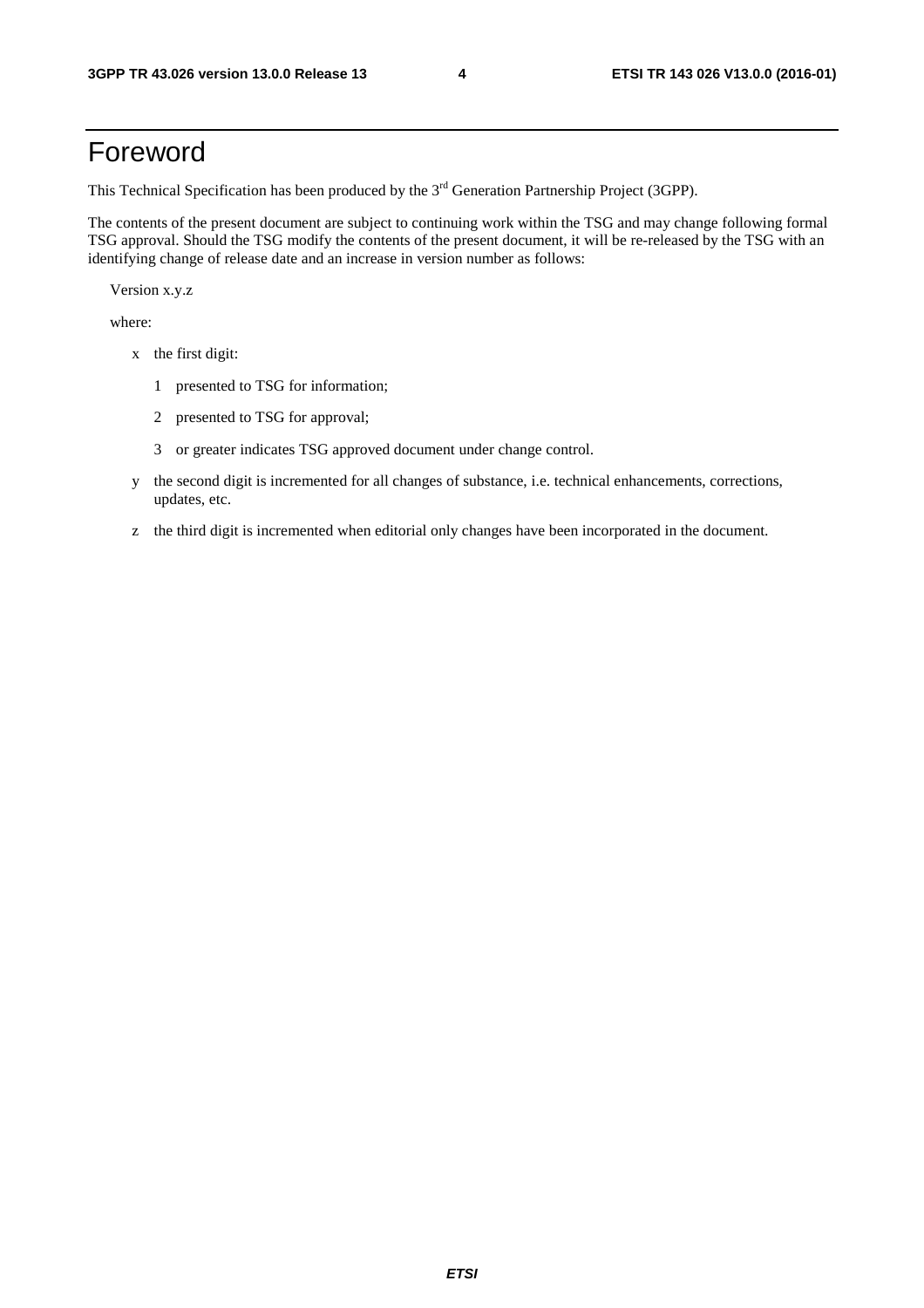# 1 Scope

The purpose of the present document is to describe the functionality of a Multiband GSM/DCS Network operated by a single operator and the Multiband GSM/DCS Mobile Station (MS). It also describes the necessary amendments to the GSM/DCS phase 2 specifications for the technical realization of the function.

The resulting Amendment Requests (AR) and Change Requests (CR) necessary for Multiband Operation are listed in annex A.

# 1.1 References

Not relevant to the present document.

# 1.2 Abbreviations

Abbreviations used in the present document are listed in GSM 01.04.

# 2 General

Multiband operation of GSM/DCS by a single operator enables an operator, with licenses in more than one of the frequency bands specified in the GSM specifications, to support the use of multiband MSs in all bands of the licenses. In addition it also enables the operator to support the use of single band MSs in, at least, one band of the licenses.

Multiband GSM/DCS MSs, are MSs which are capable of using more than one of the frequency bands specified in the GSM specifications. The multiband MS is specified in GSM 02.06. (AR02.06-A001) and in section 2.1.

The use of multiband operation and development of multiband MSs are optional for operators and manufactures.

## 2.1 Multiband MSs

A MS which supports more than one band and the functionality below is defined as a Multiband MS.

The multiband MS has the functionality to perform handover, channel assignment, cell selection and cell re-selection between all its bands of operation within one PLMN, i.e. when one PLMN code is used in all bands. In addition it has the functionality to make PLMN selection, in manual or automatic mode, in all its bands of operation. The multiband MS shall meet all requirements specified for each individual band supported. In addition it shall meet the extra functional requirements for the multiband MSs.

# 2.2 Frequency bands of operation

Multiband operation shall be possible with any combination of the frequency bands specified in the GSM specifications. No frequency band is treated as a primary band in the specification. The operators may however use control mechanisms to make the MSs treat one of the bands with priority.

As a first implementation of Multiband operation only operation with GSM 900 (Standard or Extended) and DCS 1 800 is included in the standard. The proposed procedures shall however make it possible for operation between other bands if such are included in the core specifications in the future.

# 2.3 Backwards compatibility

Backwards compatibility with phase 1 and phase 2 single band mobiles shall be ensured by the specification of multiband operation. A multiband PLMN shall therefore, in addition to support of multiband MSs, be able to support the use of single band mobiles for, at least one of the bands of operation.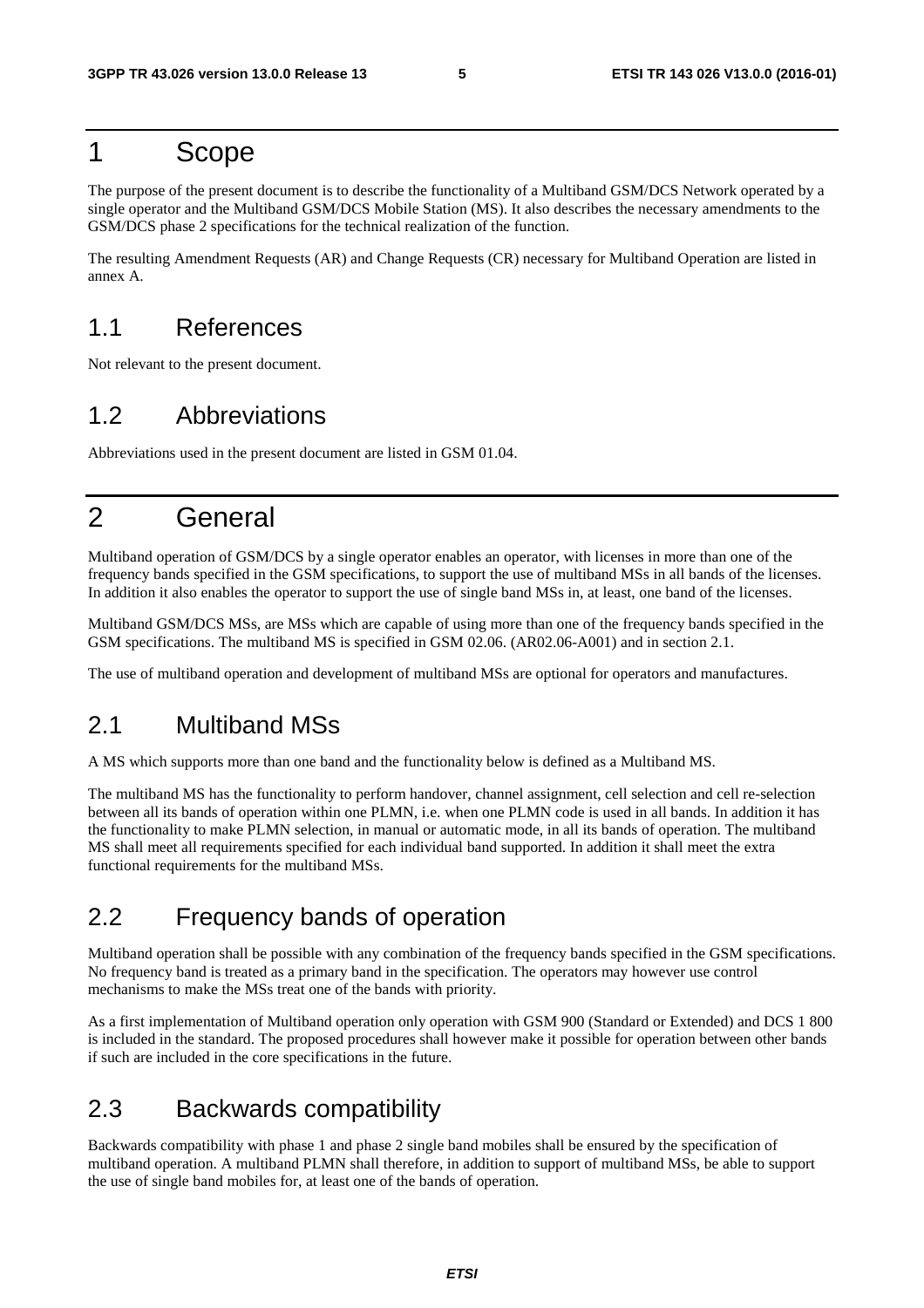Backwards compatibility by the multiband MSs shall also be ensured. The MSs shall therefore be able to, functionally, work as single band mobiles in a single band network.

### 2.4 PLMN codes

Multiband operation of GSM/DCS by a single operator, with handover and assignment between the bands, implies that only one PLMN code is used in all bands of operation. Handover or assignment between PLMNs is not covered by this document or the work item.

An operator, with license in more than one band, may however support multiband mobiles without handover and assignment between the bands. If so, more than one PLMN code may be used. This is already covered with the phase 1 and phase 2 specifications.

# 2.5 Other systems

Multiband operation by a single operator does not include multi mode operation, i.e. handover, assignment or roaming between GSM/DCS and systems covered by other specifications or standards. The amendments of the GSM/DCS specifications for multiband operation may however be done in a flexible way so that multi mode operation can make use of the same procedures.

# 3 Requirements

### 3.1 User requirements

No special actions by the user shall be necessary to use a multiband MS. The possibility for the user to decide to operate the MS in a single band mode may however be supported. Indications may also be given to the user of which band is being used.

The user of a multiband MS shall be able to roam between PLMNs operating in any of the MS's frequency bands of operation. The MS shall therefore, at PLMN selection, present all available PLMNs within its frequency bands of operation.

# 3.2 Operator requirements

The use of multiband operation shall be optional for the operator. Multiband MSs must therefore be able to, functionally, work as single band MSs in a single band network.

When multiband operation is used, it shall be possible to provide coverage in one frequency band independently of the coverage in another band..

Two options can be implemented by an operator when operating a multiband network :

- i) a BCCH in each band of operation;
- ii) a common BCCH in only one of the band of operation when resources across all bands are co-located and synchronized.
- NOTE: For case ii), in order to ensure proper operation of the network, the operator should take into account issues related to the difference of propagation between the different bands, e.g GSM and DCS when performing cell planning. As far as synchronization issues are concerned, the requirements for TA for multiband BTSs may only be fulfilled when the TA is the same in the two bands, i.e. within the tolerance as defined in GSM 05.10. This imposes some restrictions on the cells where the two bands are supported (e.g. small cells).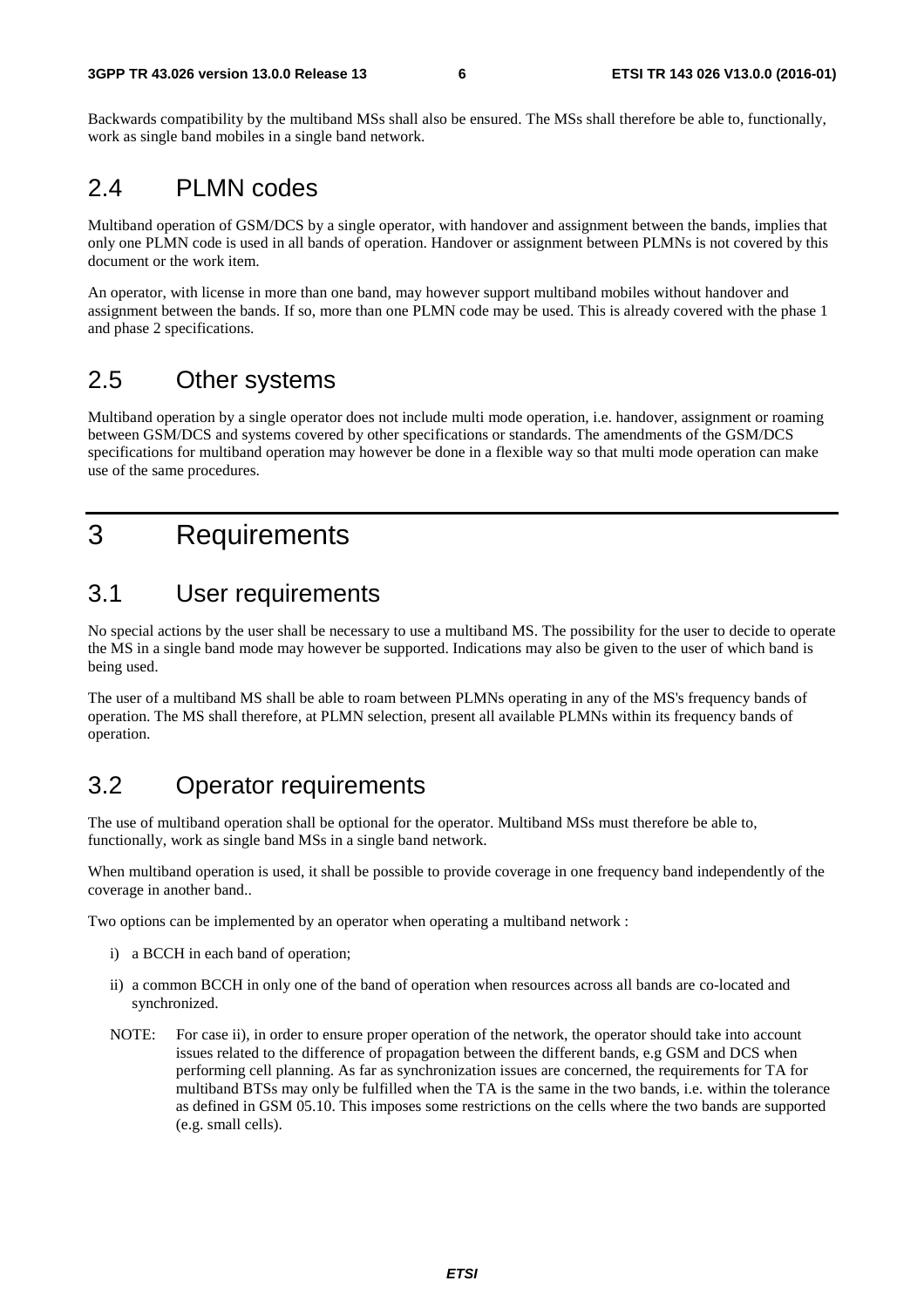### 3.3 Radio requirements

The radio requirements for GSM and DCS in the present GSM/DCS specification differs in some cases. A multiband MS and the multiband network shall meet all requirements for each band of operation respectively. Type approval of multiband MSs will be covered by the respective test specifications and some additional tests for the multiband functionality.

# 3.4 Relation to frequency hopping

The multiband MS and the multiband network shall support frequency hopping within each band of operation. Frequency hopping between the bands of operation is not required.

# 4 Functional description

To understand the necessary amendments of the phase 2 specifications functional descriptions of different procedures and solutions are described below. The technical realization are described in clause 5 and the actual amendments are listed in annex 1 with a brief description.

## 4.1 Idle mode procedures

The idle mode procedures will not be different for multiband MSs or networks. Only the fact that more than one band is available has to be taken into account.

### 4.1.1 PLMN selection

A multiband MS shall use the normal PLMN selection procedures, as specified in GSM 02.11 and 03.22, with the additional requirement to select from all available PLMNs in all bands of operation. When presenting available PLMNs it shall show all available PLMNs within the MSs bands of operation. A multiband PLMN may have BCCHs available on more than one band but shall still be treated as one PLMN and must therefore only be presented once.

PLMN search time, at switch on, will be the sum of the search times presently specified for each band of operation if no prior knowledge is stored in the MS.

### 4.1.2 Cell re-selection

The multiband network will send out neighbour cell lists which may contain a mixture of channels from different frequency bands. The multiband MSs shall follow the normal cell-re-selection procedures with the addition to monitor all channels within the neighbour cell list which are within the MS's bands of operation. All MSs shall ignore channel numbers which are outside its bands of operation. Channels within the MS's bands of operation shall be monitored.

Priority at cell re-selection can be given to one of the bands of operation by using existing phase 2 parameters.

Compatibility with phase 1 and phase 2 MSs will be ensured by the procedures described in clause 6.

### 4.1.3 Location areas

No special requirements are specified for the allocation of location areas among the cells in a multiband network. It shall therefore be possible the use the same or different location areas for cells in different frequency bands irrespective of their location.

# 4.2 Connected mode procedures

The multiband network will send out neighbour cell lists which may contain a mixture of channels from different frequency bands. The multiband MS shall use the normal monitor and reporting procedures with the additional requirement to monitor and report from all channels within its bands of operation.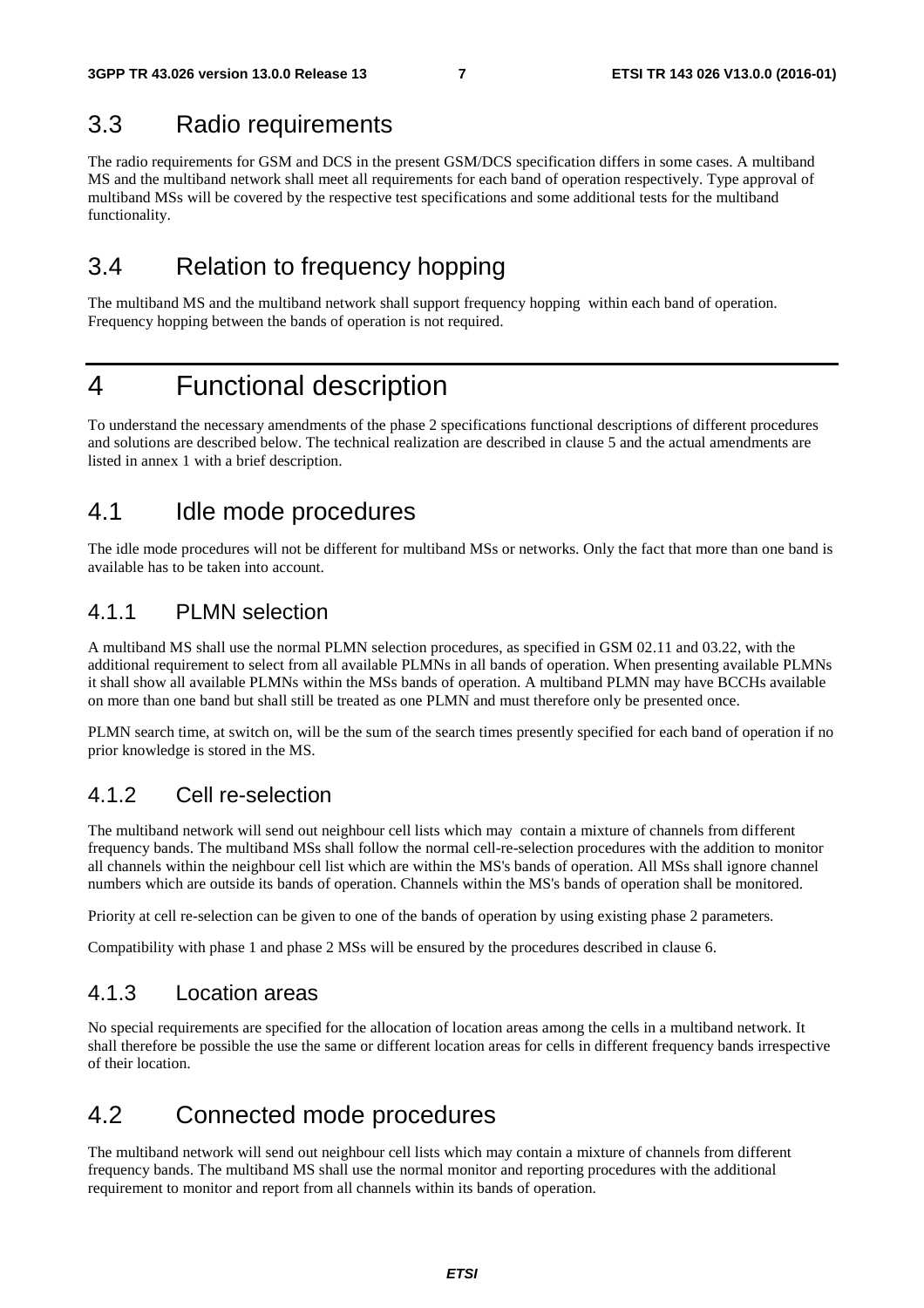## 4.3 Handover

Based on the measurement reports sent by the multiband MS the network will send handover commands to any channel within the MS's bands of operation.

To ensure that handover is possible to a cell which was not reported to be the strongest candidate, e.g. for traffical reasons, a multiband MS shall report at least the number of strongest candidates on each band measured and identified as indicated by the parameter Multiband\_Reporting sent in System Information 2ter/5ter. The coding of this parameter is specified in AR 05.08-A006.

Any MS will only send measurement reports from cells within its bands of operation. Handover commands to cells outside the bands of operation will therefore not occur..

### 4.4 Frequency and power capabilities

The network will be informed by the MS of its frequency and power capabilities to ensure that all procedures, e.g. the handover algorithm, gets accurate information.

5 Technical realization and amendments

The technical realization, e.g. bit mapping, is described in this clause. Also, the necessary amendment is described and reference is made to the amendment request presented.

# 5.1 Mixed neighbour cell lists

A multiband network may use System Information 2/5, System Information 2bis/5bis and a new System Information 2ter/5ter to inform the MSs about the available neighbour cell frequencies. The BCCH channel list consists either of only the sub list derived from the neighbour cell description information element(s) in SI 2/5 (and possibly SI 2bis/5bis) or that sub list concatenated with the neighbour cell description information element received in SI 2ter/5ter in case SI 2ter/5ter is also received. Indication that 2ter is available is included in the SI3 rest octets. Channel numbers which are outside the bands of operation of a MS will be ignored. The scheduling of the sending of SI 2ter on BCCH is specified in AR05.02-A001.

Solution to problems with backwards compatibility are described in clause 6.

Different encoding of the BCCH frequencies in the BA list give different numbers of possible combinations and number of neighbour cells in the list. The limitations are given below:

#### **1024 range**

This allows to encode 2 - 16 frequencies, the frequencies being spread among up to 1024 ARFCNs. This cover more than P-GSM, E-GSM and DCS 1800 together.

#### **512 range**

This allows to encode 2-18 frequencies, the frequencies being spread among up to 512 consecutive ARFCNs. This would cover the E-GSM and DCS for instance.

#### **256 range**

This allows to encode 2-22 frequencies, the frequencies being spread among up to 256 consecutive ARFCNs.

#### **128 range**

This allows to encode 2-29 frequencies, the frequencies being spread among up to 128 consecutive ARFCNs.

#### **Variable bit map**

This allows any combination among 112 consecutive ARFCNs.

#### **Bit map 0**

This allows to encode 124 frequencies among ARFCNs 1-124.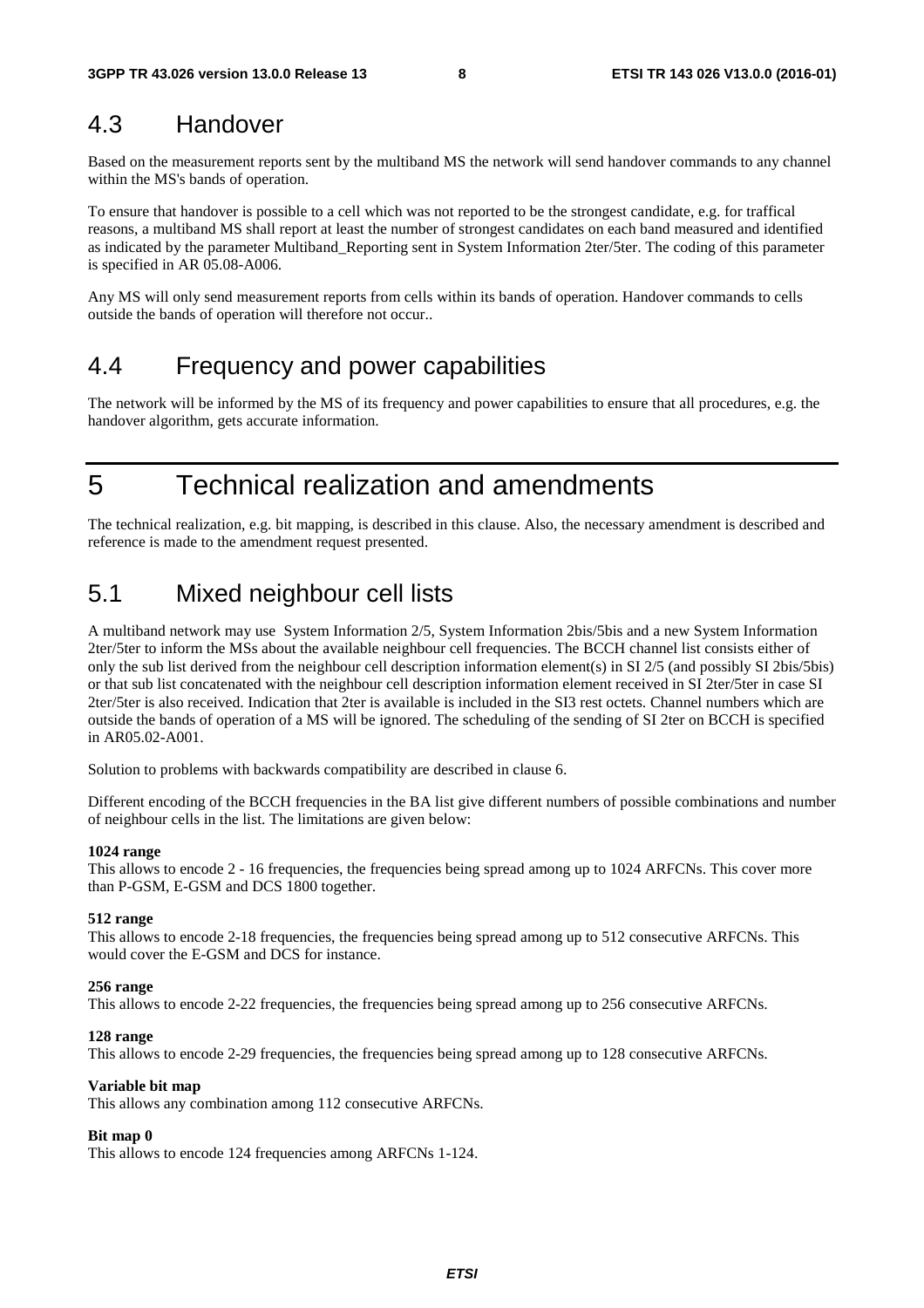# 5.2 Frequency and power capabilities

The network has to be informed of the frequency capabilities and the associated power capability of the multiband MS, on each frequency band, at call set up to ensure a reliable functionality. A multiband mobile shall therefore send a classmark change message with CM3 information as early as possible according to the procedure described in AR 04.08-A069 and AR 04.08-A071 (Early Classmark Sending)*.* In order to give an early indication to the network that the MS is capable of using the Early Classmark Sending, one bit in CM1 and CM2 is used (the spare bit in front of the A5/1 bit).

The network may forbid the MS to use Early Classmark Sending by setting the Early Classmark Sending Control (ECSC) bit in the SI3 rest octets to "L".

The requirement on the timing of the Classmark Change message, such that the MS send CM change in the empty uplink block following the reception of the L2 UA frame, is specified in AR 04.13-A001.

An operator may decide to delay or inhibit the sending of the Classmark Change message from the BSC to the MSC if it was received immediately after the initial L3 message. This is described in AR08.08-A013.

Any combination of frequency bands and power capabilities in the GSM specifications shall be possible. The coding of frequency and power capabilities according to the solution in AR04.08-A007 ensure this flexibility and also give room for further evolution.

# 5.3 Measurement reports

The multiband MS will normally report the signal strength of six strongest and identified neighbour cells as a normal MS. These cells may however not use the same frequency band.

To ensure that handover is possible, e.g. for traffical reasons, to a cell which was not reported to be the strongest candidate, a multiband MS shall, for each band, report at least the number of strongest candidate cells measured and identified as indicated by the MultibandReporting parameter. This parameter is sent in the 5ter and 2ter messages with two bits from the Skip Indicator, which will not be used in 2ter/5ter. The maximum of six cells reported is still unchanged.

The sending of the MultibandReporting parameter is specified in AR04.08-A015.The coding of the two bits in the parameter is specified in AR 05.08-A006.

# 6 Backwards compatibility

Multiband operation will be specified to be backwards compatible so that no harm is made to existing networks and that phase 1 and phase 2 single band mobiles will work in a multiband network.

# 6.1 Support of single band operation

### 6.1.1 Single band MSs

A multiband network will normally support single band mobiles in each of the bands of operation but in some cases (common BCCH in one band), it will only support single band mobiles in one of the bands of operation. Single band signalling will be present as well as multiband signalling.

### 6.1.2 Single band networks

The multiband MSs will, functionally, work as single band mobiles in a single band network.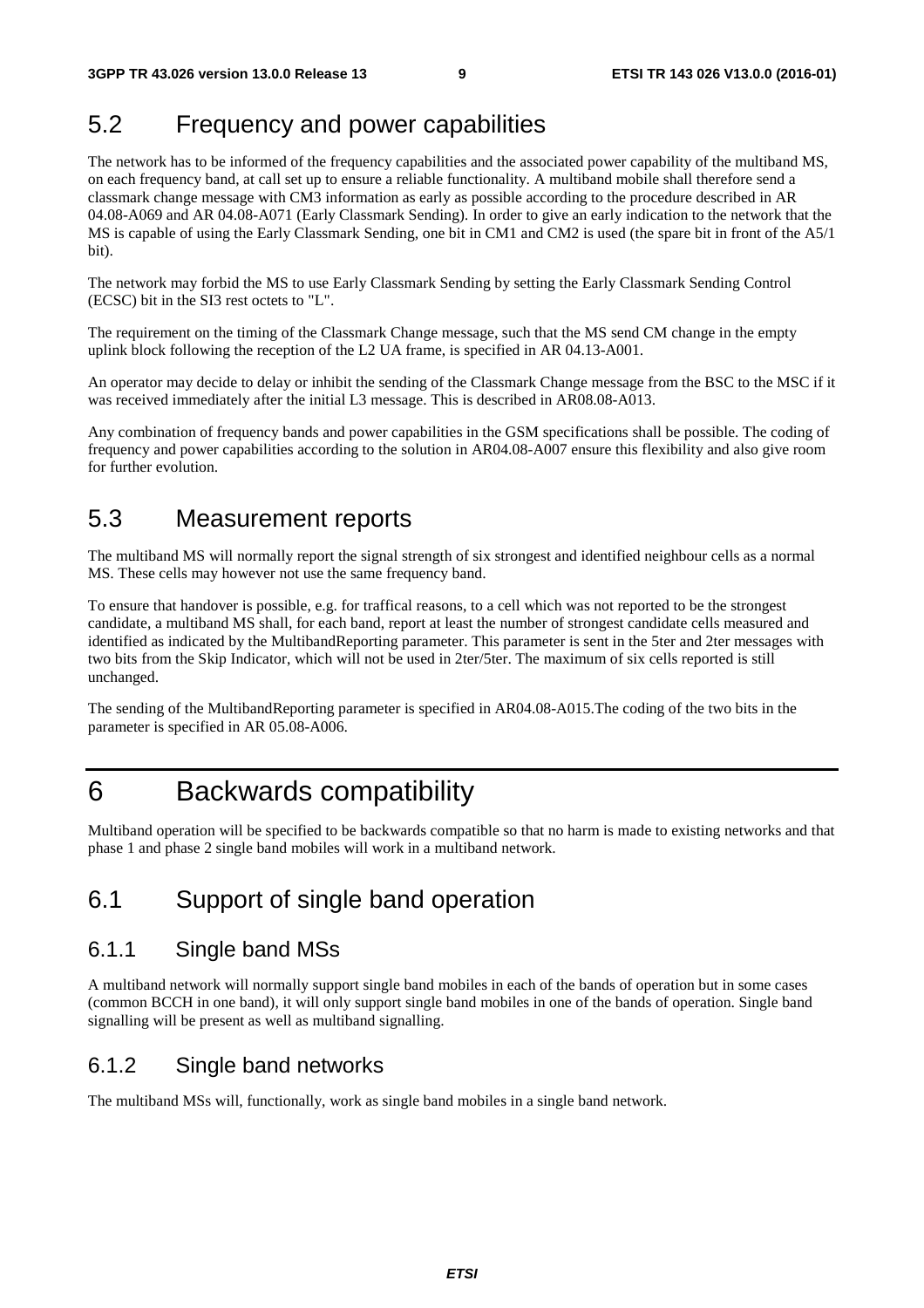# 6.2 Mixed neighbour cell lists

### 6.2.1 Phase 1 MSs

Some phase 1 DCS mobiles ignores the whole BA list if frequencies outside the DCS band is contained in the BA list. System Information 2ter/5ter are therefore introduced to solve this problem. In multiband PLMNs, where phase 1 DCS MSs will be present, SI 2ter/5ter will be used to indicate the ARFCNs outside the DCS1800 band. SI 2ter/5ter will then be ignored by the phase 1 MSs but SI2/5 and 2bis/5bis will still be used.

### 6.2.2 Phase 2 MSs

Phase 2 mobiles will only ignore channel numbers, i.e. not the whole BA list, which are outside the bands of operation of the MS. This is already included in the phase 2 specifications (CR-04.08-665).

# 6.3 Detected compatibility problems and their solutions (when possible)

### 6.3.1 New messages on the BCCH

Some GSM 900 phase 1 mobiles will not operate properly if new SI messages with a L2 pseudolength greater than 1 are received. To be able to provide service to these mobiles in a multiband 900-1800 network with P-GSM 900 phase 2 mobiles, the handling of the pseudolength received in SI messages have been modified and some measures to avoid the situation have been defined in ETR 09.94. The changes introduced are:

- Phase 2 mobiles are recommended to ignore the L2 pseudolength received in all SI messages. For the System Information 2ter message mobiles are required to ignore the received L2 pseudolength. (CR -04.08-A239 rev 2 and 238 rev 2)
- Networks shall set the L2 pseudolength in the SI 2ter message to 0. SI 2bis must not be used in the P-GSM band. (CR -09.94-A007 rev 1)

### 6.3.2 New messages on the SACCH

Some phase 1 mobiles may experience performance degradations if the network sends SI messages not defined in phase 1 on the SACCH. The recommended measures to avoid this degradation have been defined in ETR 09.94 (CR -09.94- A007 rev 1):

Networks shall not send SI 5ter messages on the SACCH to phase 1 GSM or DCS mobiles or SI 5bis messages on the SACCH to phase 1 GSM mobiles.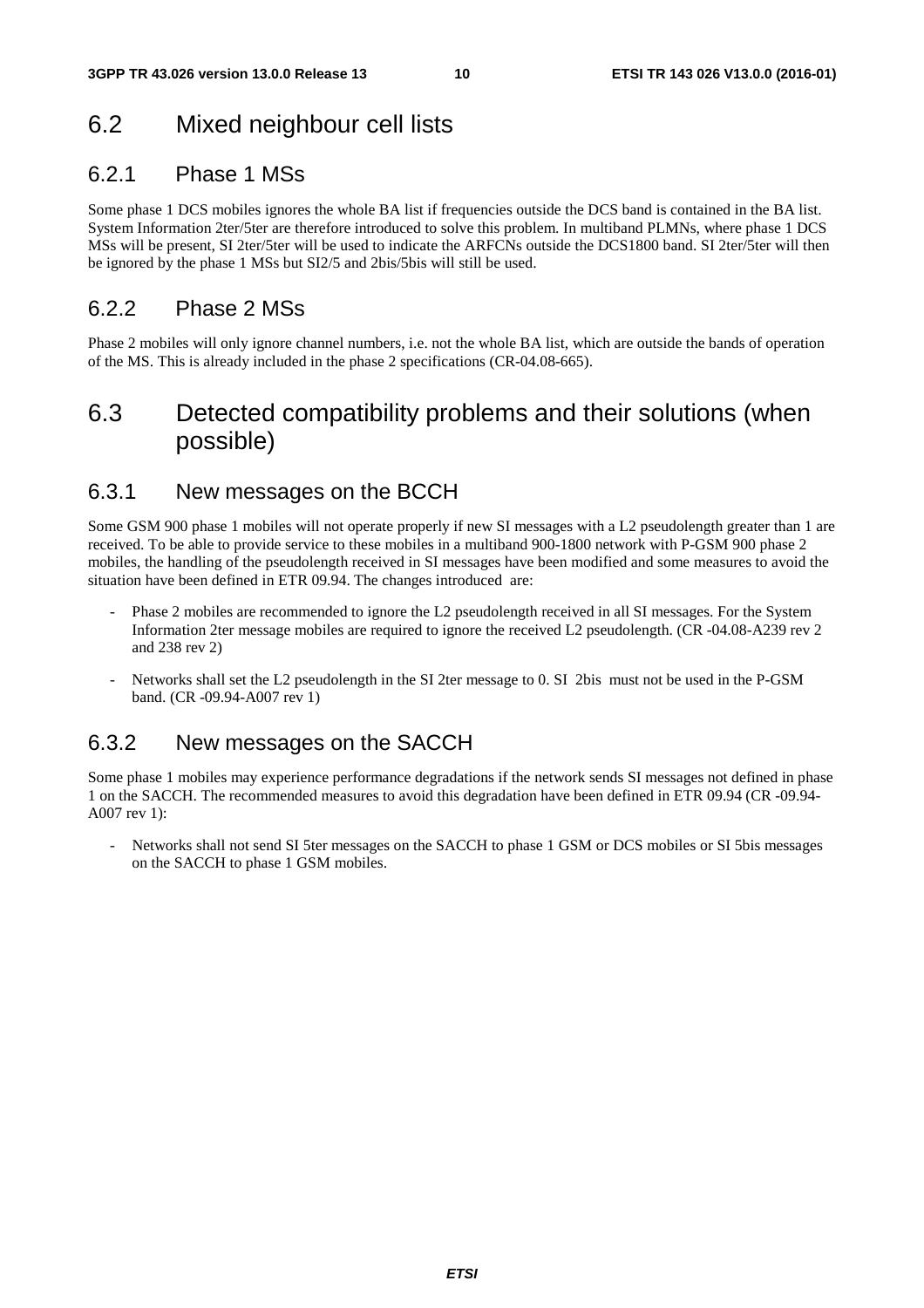# Annex A: List of amendments necessary

# A.1 Approved by TC SMG for Phase 2

A.1.1 CR-04.08-665 on mixed frequency lists

Compatibility ensured for phase 2 mobiles in a multiband PLMN.

# A.2 Approved by TC SMG and put on HOLD

A.2.1 AR 08.58-A005r4 "Sending of SACCH System Information on a call-by-call basis"

Procedures to send SI on SACCH based on the MS capabilities. This is part of WI "Technical Enhancements" and was approved at SMG#14.

# A.3 Proposed for WI "Technical enhancements" and required by WI "Multiband operation"

#### A.3.1 AR 04.08-069 "Early Classmark Sending" and AR 04.08-071 "Early Classmark Sending"

The multiband MS shall automatically send the CLASSMARK CHANGE message as soon as the main signalling link is established (Early Classmark Sending) if so permitted by the network, as indicated in the last reception in the accessed cell of the SYSTEM INFORMATION 3 message.

#### A.3.2 AR 04.13-A002r1 "Performance requirements on the sending of the CLASSMARK CHANGE message"

Requirements on the MS to send CM Change in the first uplink block after receiving UA-frame in downlink.

#### A.3.3 AR 08.08-A013r3 "Early sending of CLASSMARK CHANGE"

Inclusion of the option for the BSS to delay or suppress the sending of the CLASSMARK UPDATE message to the MSC in case the CLASSMARK CHANGE message was received at initial connection establishment.

#### A.3.4 CR 09.90-033 "Early sending of Classmark change indication in CLASSMARK IE"

A phase 2 MS uses one bit in Classmark 1 and 2 IE to indicate its capability in terms of early sending of classmark change message. This bit was associated to another meaning and its use leads to the use of a former reserved value.

# A.4 Proposed for WI "Multiband operation"

A.4.1 AR 02.06-A001r2 "Definition of multiband MS type"

Inclusion of multiband possibilities and definition of the multiband MS.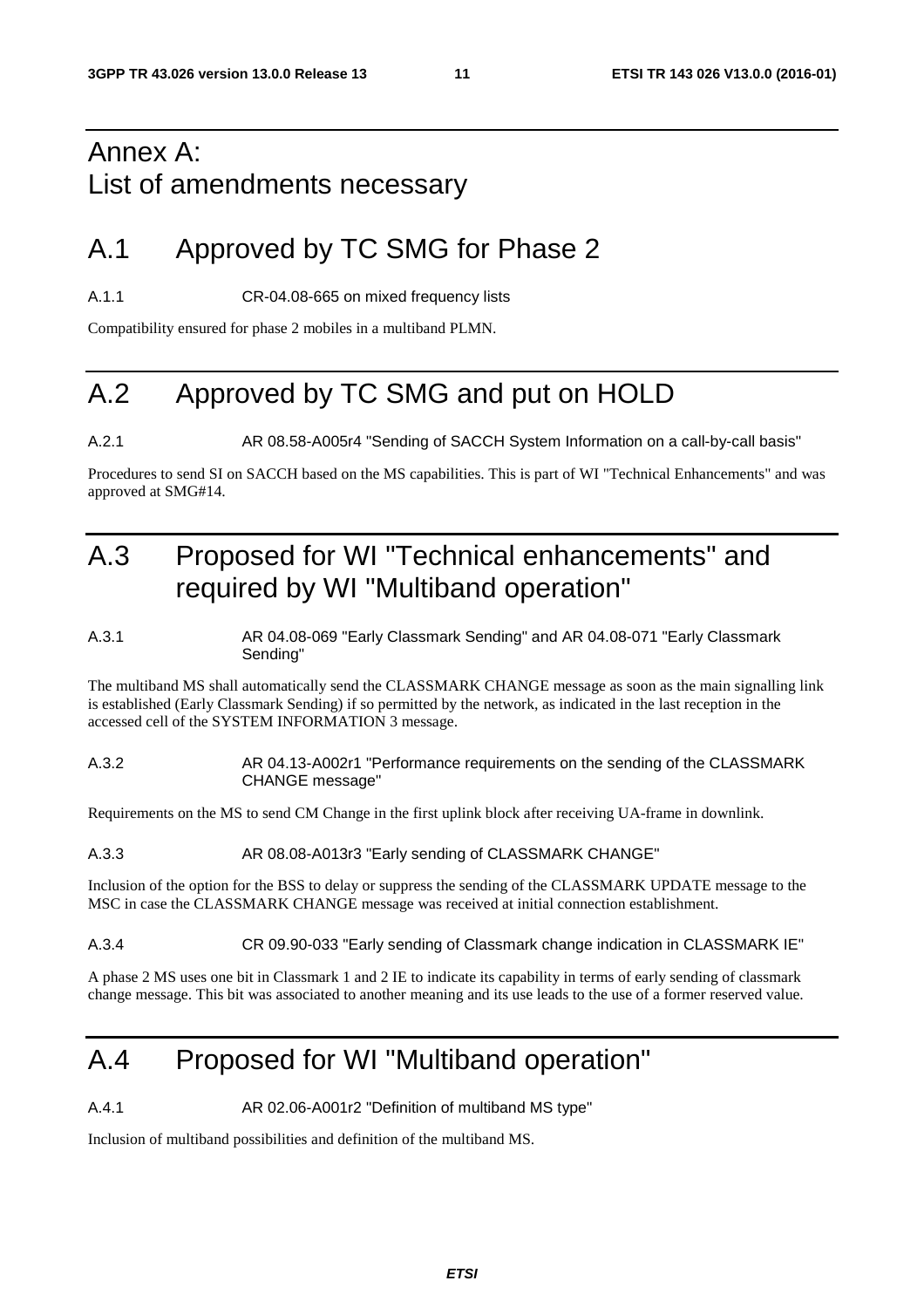A.4.2 AR 02.11-A004 "Clarifications for multiband operation"

Clarifications about the possibilities to use multiband operation and presentation of available PLMNs.

A.4.3 AR 03.22-A004 "Support of multiband operation by a single operator"

Removal of inconsistencies with multiband operation.

A.4.4 AR 04.08-A007r2 "Multiple band MSs in a dual band network"

Extended coding of frequency and power capabilities in CM3.

A.4.5 AR 04.08-A015r5 "New SI messages 2ter and 5 ter"

Introduction of the two new SI messages 2ter and 5ter to ensure backwards compatibility.

A.4.6 AR 05.01-A004 "Amendments for multiband operation"

Clarification of the functionality of, and radio requirements on, multiband MSs.

A.4.7 AR05.02-A001 "Inclusion of System Information 2ter for multiband operation"

Scheduling of the sending of System Information 2ter on BCCH.

A.4.8 AR 05.05-A008 "Amendments for multiband operation"

Specification of possible frequency bands and the functionality of the multiband MS.

A.4.9 AR 05.08-A006 "Amendments for multiband operation"

Specification of the radio requirements, e.g. measurement reporting, on the multiband MS.

A.4.10 AR08.58-A006r1 "Introduction of SI 2ter and 5ter"

New code points for SI 2ter and 5ter included in GSM 08.58.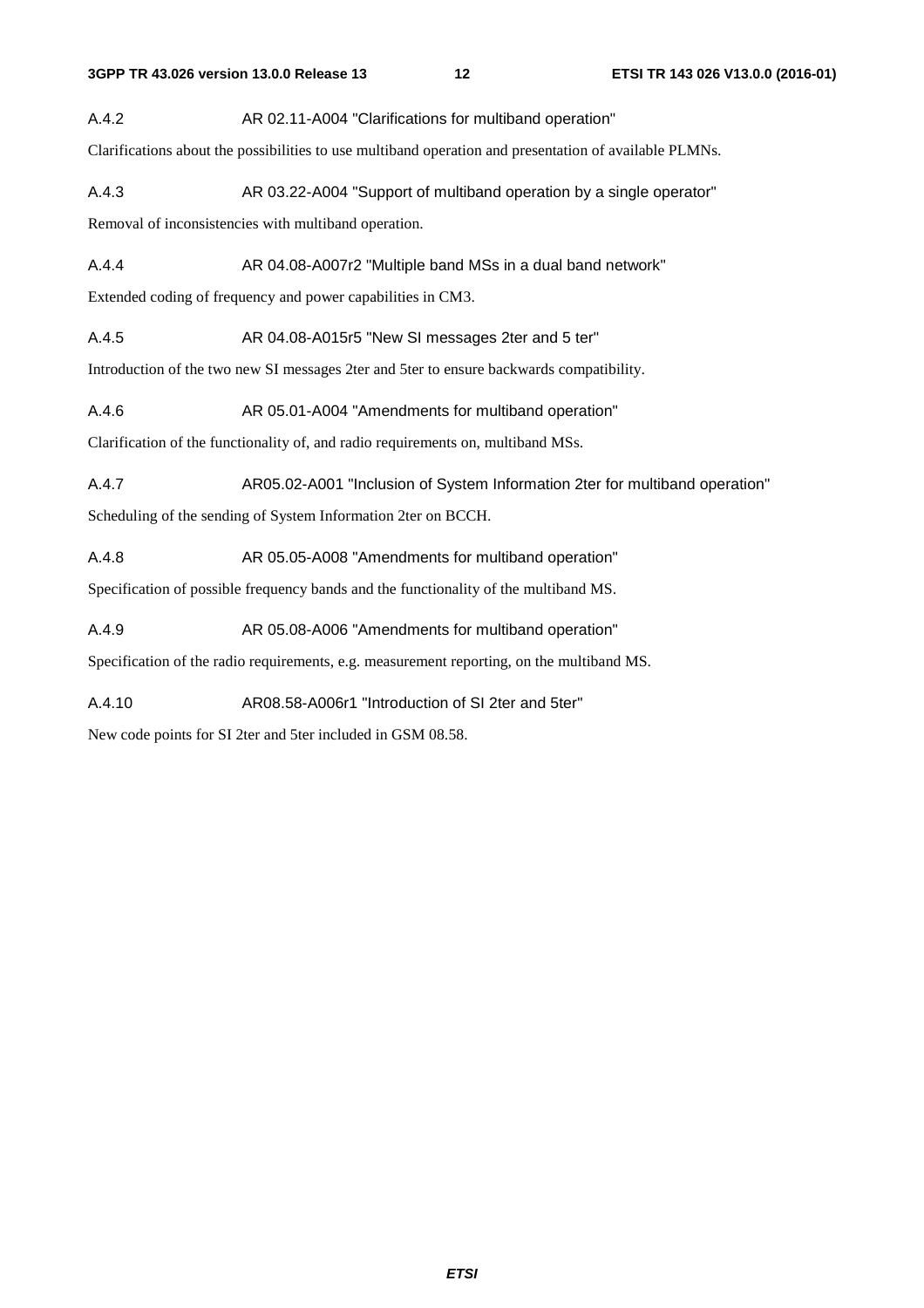| 3GPP TR 43.026 version 13.0.0 Release 13 |                                                              | 13 | ETSI TR 143 026 V13.0.0 (2016-01)                                                   |
|------------------------------------------|--------------------------------------------------------------|----|-------------------------------------------------------------------------------------|
| A.4.11                                   | tests"                                                       |    | CR11.10-846 "Introduction of new section 26.11 for Multiband specific signalling    |
| A.4.12                                   | 26"                                                          |    | CR11.10-847 "Inclusion of reference to new section 26.11 in introduction to section |
| A.4.13                                   | CR11.10-848 "Immediate assignment procedures: multiband"     |    |                                                                                     |
| A.4.14                                   | CR11.10-849 "Handover procedure: Multiband MSs"              |    |                                                                                     |
| A.4.15                                   | CR11.10-850 "Structured procedures, multiband"               |    |                                                                                     |
| A.4.16                                   | CR11.10-851 "Default message contents for section 26.11"     |    |                                                                                     |
| A.4.17                                   | CR11.10-852 "Modification of section 26.3 for Multiband MSs" |    |                                                                                     |
|                                          |                                                              |    |                                                                                     |

- A.4.18 CR11.10- 853 "Received signal measurements for multiband MSs"
- A.4.19 CR11.10- 854 "Measurement reporting for Multiband MS"

# A.5 Change Requests related to WI "Multiband operation" after 1996

NOTE: This may not be a complete list, and is provided for indicative purposes only.

A.5.1 CR04.08-A178 "Handling of multiple frequency redefinitions"

A179 was the matching CR for the phase 2 specification.

A.5.2 CR04.08-A154r2 "Indication of multislot class"

A.5.3 CR03.26- A002r1 "Amendment for multiband Operation (common BCCH for the different bands of operation)"

A001r1 was the matching CR for the phase 2 specification.

A.5.4 CR05.08-A035 "Amendment for multiband operation (common BCCH for the different bands of operation)'

A034 was the matching CR for the phase 2 specification. Linked to CR03.26 A002r1 above.

A.5.5 CR04.08-A214 "Coding of classmark information for multiband mobiles"

A210r1 was the matching CR for the phase 2 specification.

A.5.6 CR04.08-A207r1 "Handling of classmark information at band change"

A204r2 was the matching CR for the phase 2 specification.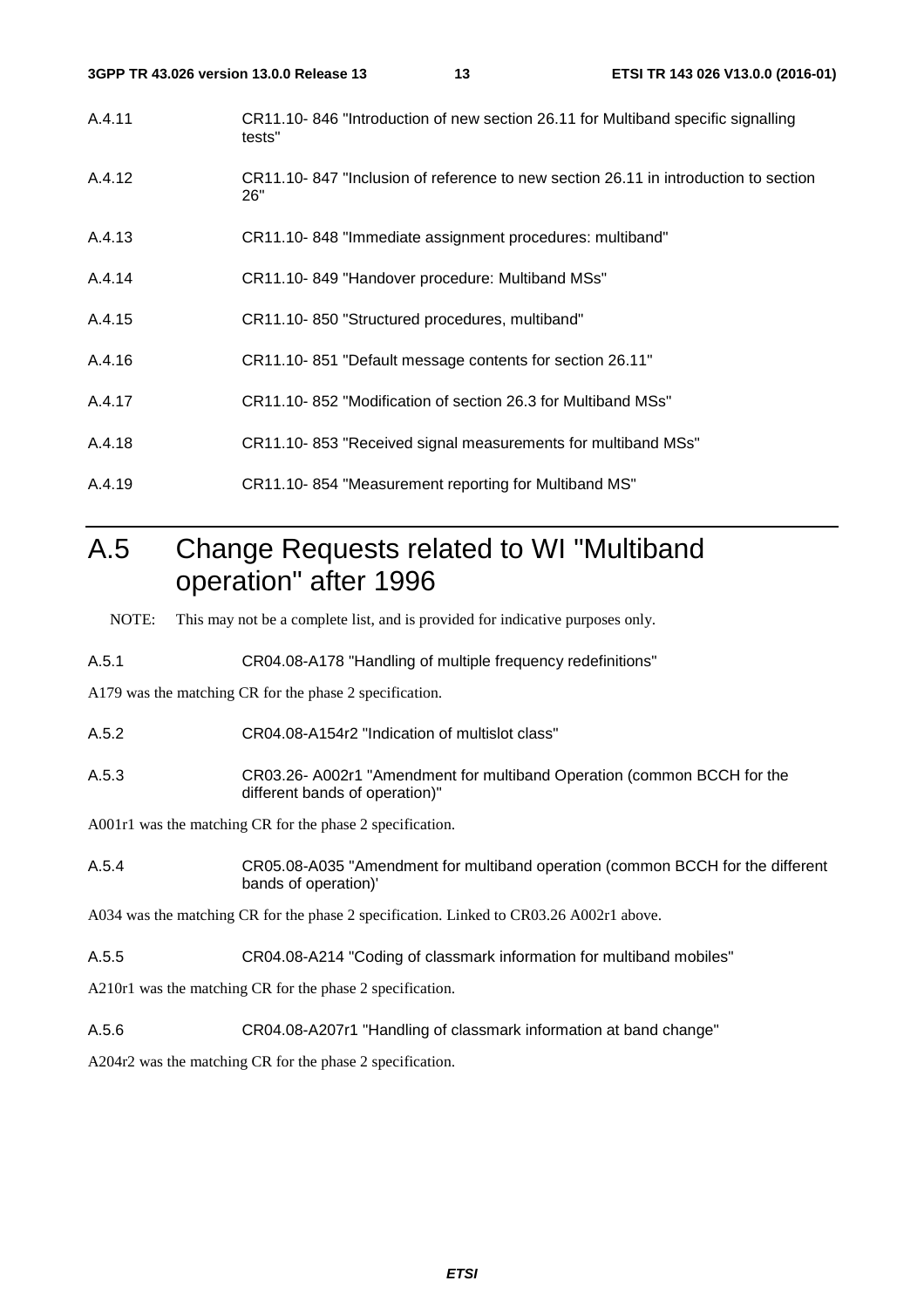- A.5.7 CR 04.08-A239r2 'Clarification of use of L2 Pseudo Length in SYSTEM INFORMATION messages' (phase 2 , release -95)
- A.5.8 CR 04.08-A238r2 'Clarification of use of L2 Pseudo Length in SYSTEM INFORMATION messages' (phase 2+, release -96)
- A.5.9 CR 09.94- A007r1 'Handling of new phase 2 BCCH and SACCH messages by phase 1 MS'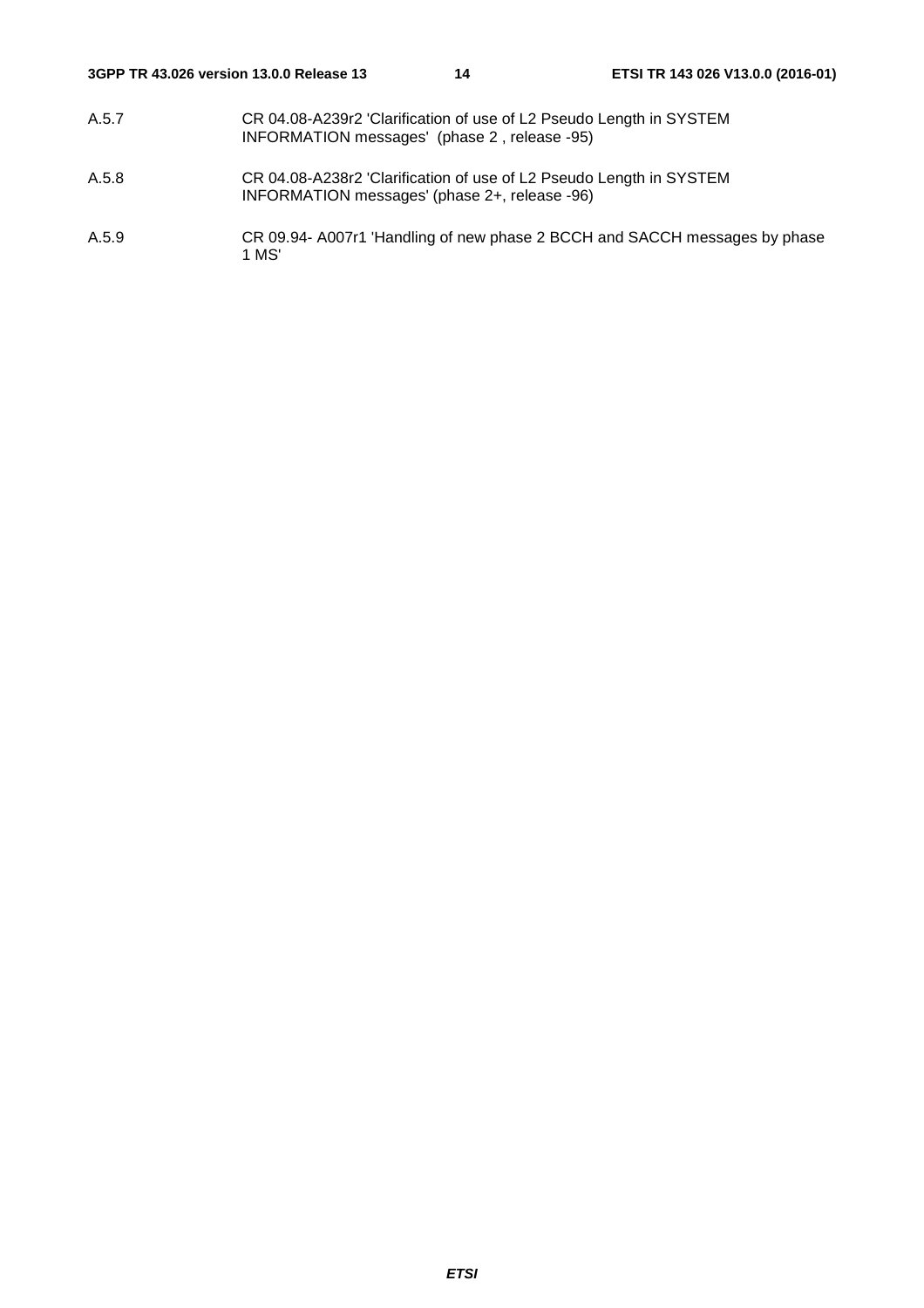# Annex B: Change History

| <b>Change history</b> |              |         |                            |                    |                         |
|-----------------------|--------------|---------|----------------------------|--------------------|-------------------------|
| SMG No.               | TDoc.<br>No. | CR. No. | <b>Section</b><br>affected | <b>New version</b> | <b>Subject/Comments</b> |
| <b>SMG#23</b>         |              |         |                            | 4.3.0              | <b>Phase 2 version</b>  |
| <b>SMG#23</b>         |              |         |                            | 5.2.0              | Phase 2+ version        |
| <b>SMG#27</b>         |              |         |                            | 6.0.0              | Release 1997 version    |
| <b>SMG#29</b>         |              |         |                            | 7.0.0              | Release 1998 version    |
| <b>SMG#31</b>         |              |         |                            | 8.0.0              | Release 1999 version    |

| <b>Change history</b> |                   |          |    |            |                                               |            |            |
|-----------------------|-------------------|----------|----|------------|-----------------------------------------------|------------|------------|
| <b>Date</b>           | <b>TSG GERAN#</b> | TSG Doc. | CR | <b>Rev</b> | Subject/Comment                               | <b>Old</b> | <b>New</b> |
| 2001-04               | 4                 |          |    |            | Release 4 version                             |            | 4.0.0      |
| 2002-06               | 10                |          |    |            | Release 5 version                             | 4.0.0      | 5.0.0      |
| 2002-07               |                   |          |    |            | Editorial change in the front page (TS -> TR) | 5.0.0      | 5.0.1      |
| 2005-01               |                   |          |    |            | Release 6 version                             | 5.0.1      | 6.0.0      |
| 2007-08               | 35                |          |    |            | Release 7 version                             | 6.0.0      | 7.0.0      |
| 2008-12               | 40                |          |    |            | Release 8 version                             | 7.0.0      | 8.0.0      |
| 2009-12               | 44                |          |    |            | Release 9 version                             | 8.0.0      | 9.0.0      |
| 2011-03               | 49                |          |    |            | Release 10 version                            | 9.0.0      | 10.0.0     |
| 2012-09               | 55                |          |    |            | Release 11 version                            | 10.0.0     | 11.0.0     |
| 2014-09               | 63                |          |    |            | Release 12 version (frozen at SP-65)          | 11.0.0     | 12.0.0     |
| 2015-12               | 68                |          |    |            | Release 13 version (frozen at SP-70)          | 12.0.0     | 13.0.0     |